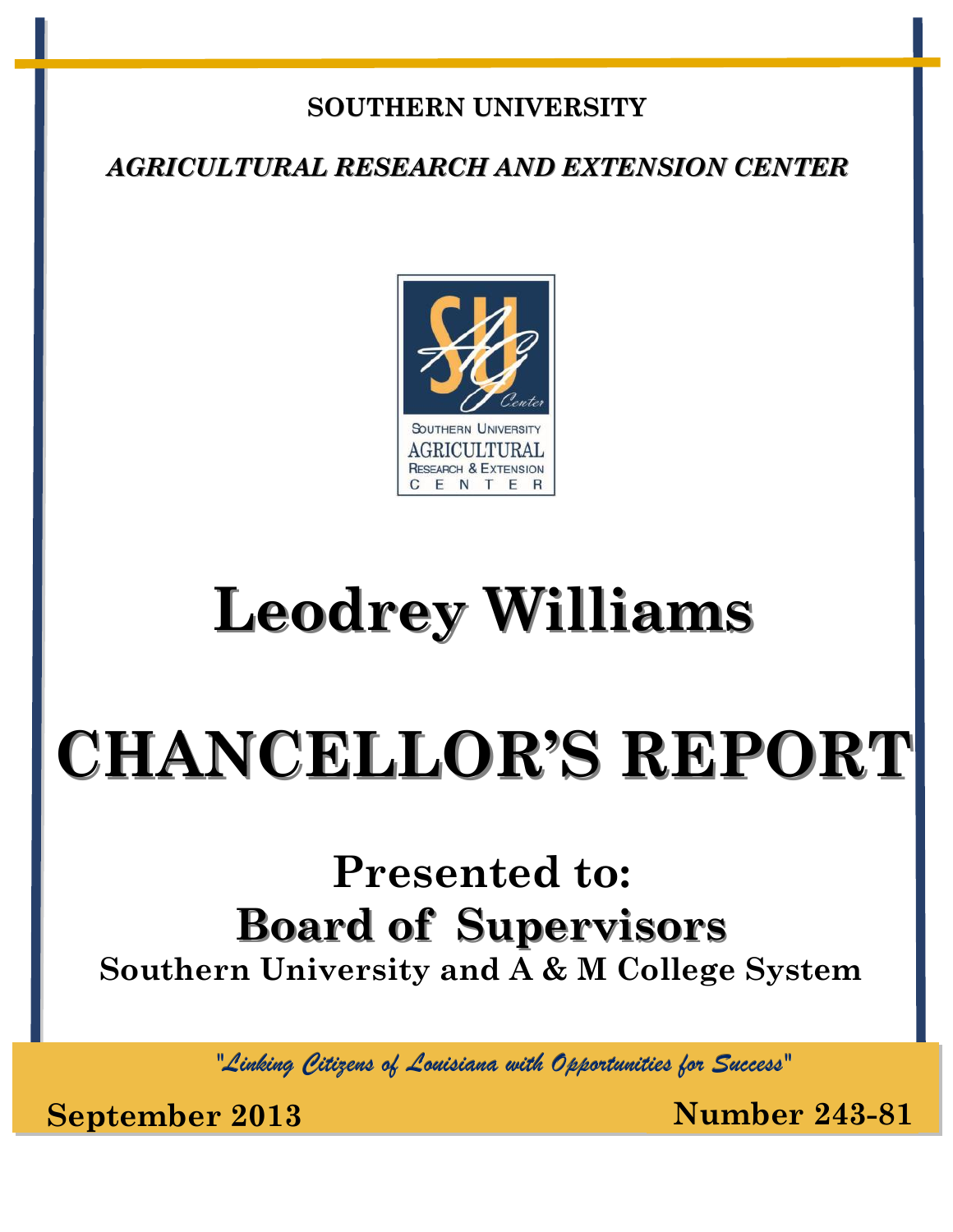#### **SOUTHERN UNIVERSITY AGRICULTURAL RESEARCH AND EXTENSION CENTER**

#### **US Secretary of Agriculture Appoints Dr. Abdollahi to National Advisory Council**

#### *Southern University Ag Center*

**Leodrey Williams**  Chancellor

**Adell Brown Jr.**  Exec. Vice Chancellor/Vice Chancellor for Research

**Gina E. Eubanks** Vice Chancellor for Extension

**Linda Batiste** Director of Finance

**Christopher Rogers** Director of Technology Services

**Editors** Bridget Udoh Donna C. Badon

**A. O. Williams Hall** P.O. Box 10010 Baton Rouge, LA 70813

**Tel**: (225) 771-2242

**Fax**: (225) 771-2861

#### **Website**: www.suagcenter.com

Southern University Agricultural Research and Extension Center, an entity of the Southern University System, Leodrey Williams, Chancellor; Ronald Mason, Jr., System President,; Attorney Bridget A. Dinvaut, Chairman, Board of Supervisors. It is issued in furtherance of the Cooperative Extension Work Act of December 1971, and the Agricultural Research Program, in cooperation with the U.S. Department of Agriculture. All educational programs conducted by the Southern University Agricultural Research and Extension Center are provided to all persons regardless of race, national origin, or disability. © 2008 SU Ag Center.



**Dr. Kamran Abdollahi**

n July 22, 2013, the United States Department of Agriculture Secretary Tom Vilsack appointed Dr. Kamran Abdollahi, Urban Forestry Program Leader at Southern University Ag Center to the National Urban and Community Forestry

Advisory Council (NUCFAC) representing the interest area of Academic Institutions with an expertise in Urban and Community Forestry Activities. Dr. Abdollahi, whose appointment will last for two years, is a professor of Urban Forestry at the SU Ag Center and also serves as Professor/ Program Leader in Urban Forestry on SU Baton Rouge campus. The National Urban and Community Forest-

ry Advisory Council is an appointed advisory council by the Secretary of Agriculture on urban forestry and related issues. The 1990 Farm Bill created NUCFAC to bring together a wide variety of voices raised about a common concern: the present health and future preservation of America's urban forests. NUCFAC was founded to synthesize the full spectrum of views into a consistent vision, as a foundation for practical policy on urban forestry.

The letter and certificate of appointment are attached. For a full list of current NUCFAC members, visit [http://](http://www.fs.fed.us/ucf/nucfac.html) [w w w . f s . f e d . u s / u c f /](http://www.fs.fed.us/ucf/nucfac.html) [nucfac.html](http://www.fs.fed.us/ucf/nucfac.html)

#### **Calcasieu Parish holds C.H.E.F. Camp**

The SU Ag Center<br>held a C.H.E.F. he SU Ag Center Cooking Camp June 3-7 in Calcasieu Parish with 16 youth participants who learned the proper cooking terms and measurements.

Participants gained knowledge in the "MyPlate," the importance of kitchen safety as well as cooking and eating healthy meals coupled with physical activities.

C.H.E.F. is an abbreviation for Creating Healthy & Enjoyable Food.

Carol Sensley, Extension Agent for Calcasieu and Jefferson Davis Parishes, conducted the week-long program.



**CHEF Class in Session**



**Graduation Ceremony**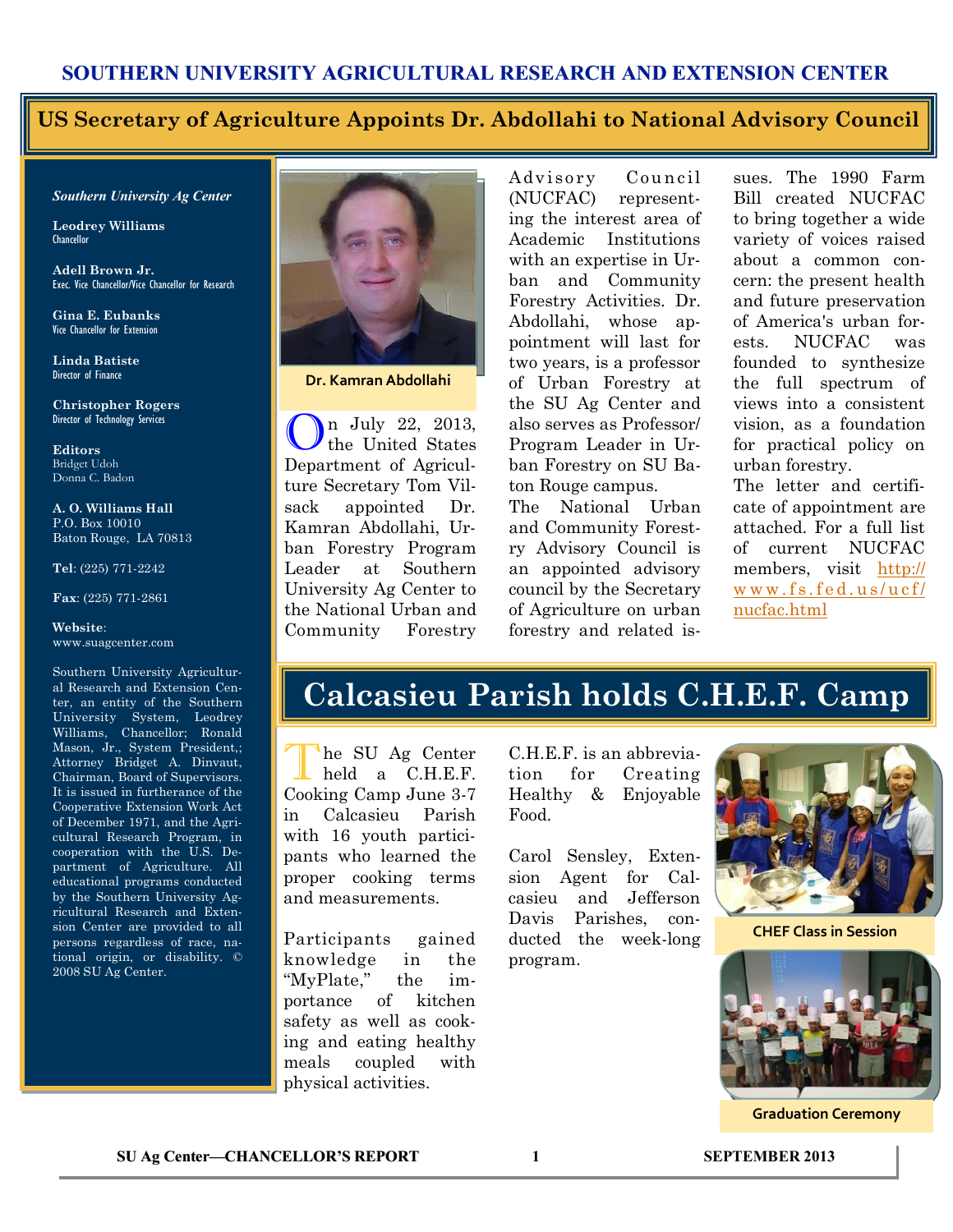#### **Dr. Bandele Presents at Farm to Table International Symposium**



Dr. Owusu Bandele, Professor Emeritus at the Southern University Ag Center was in the midst of food lovers, food scientists, agriculture experts, farmers, chefs and food writers gathered at the Ernest N. Morial Convention Center in New Orleans for the first Farm to Table International Symposium, Aug. 2-4.

A panel on food justice, which included Professor Owusu Bandele, moderated by Mike Kantor of the Second Harvest Food Bank in New Orleans, aimed to illuminate critical issues involving equal access to fresh and nutritious ingredients.

Bandele highlighted Southern University's agriculture programs that work to introduce a new generation to land cultivation and healthy ingredients through community gardens, farmer's markets and education.

He is quoted as stating that "It's easy to focus on the negative, but it's more important to think about the positive change we can bring to our communities when it comes to food and agriculture."

The event which was organized by the Convention Center and the Southern Food and Beverage Institute included speeches, demonstrations and panels. The panel on food security was moderated by Mike Strain, Louisiana Commissioner of Ag and Forestry. The event was covered by *[The Advo](http://theadvocate.com/features/people/6720182-123/symposium-focuses-on-food-from)[cate](http://theadvocate.com/features/people/6720182-123/symposium-focuses-on-food-from)* on August 08, 2013.

#### **CoC Network Attends National Conference in the 'Blue Sky' State**

Director Linda Early Brown and regional coordinators Shawntell Lewis-Harrell, Urina F. Holt and LaTonya Owens represented the Southern University Agricultural Research and Extension Center Communities of Color (CoC) Network at the 7th National Smokeless and Spit Tobacco Summit in Missoula, Montana. The conference was hosted by The College of Health Professions and Biomedical Sciences at the University of Montana, August 6-8.

The theme for this year's conference was Empowering Advocates for the Next Frontier in Smokeless Tobacco, a refocusing of efforts to bring awareness to the health consequences and marketing tactics associated with smokeless tobacco. Participants were exposed to a variety of general and plenary sessions including Transforming the Fight Against Smokeless Tobacco, The Changing Landscape of Smokeless Tobacco Marketing, Cultivating and Sustaining Coalitions, Empowering Youth Advocates, as well as, presentations on regulatory and health measures from the Food and Drug Administration (FDA) and the Centers for Disease Control and Prevention (CDC).

The conference shared a plethora of strategic efforts, best practices and lessons learned for tobacco prevention and control specialists to continue working to eradicate tobacco usage in the United States and beyond. The Communities of Color Network team will employ strategies and best practices as it navigates the state to help eradicate tobacco usage and to ensure a healthier community for the constituents of Louisiana.

Communities of Color Network is an affiliated tobacco education of the Louisiana Public Health Institute.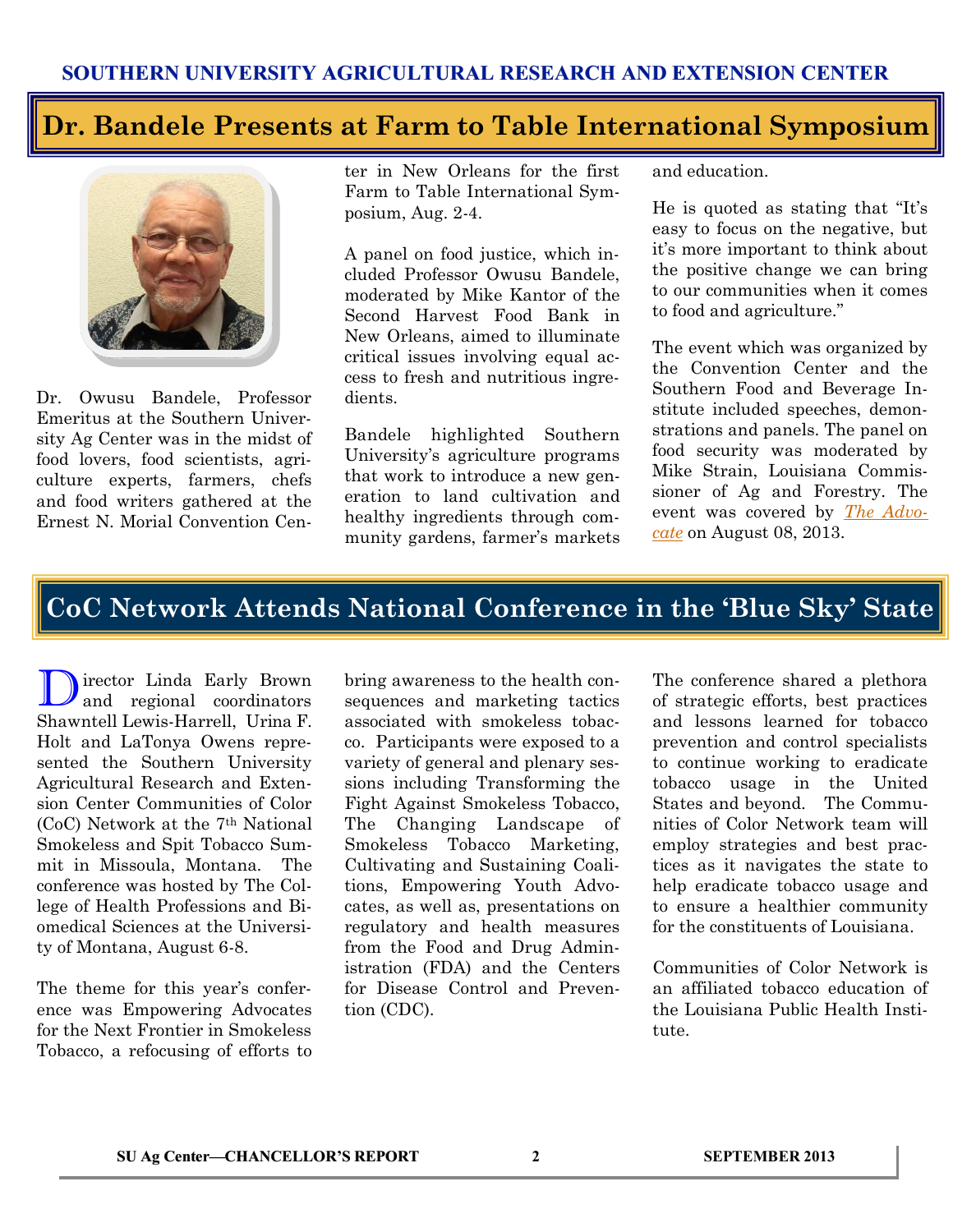### **JAGS in AG Program Holds Student Orientation**



T e n students h a v e b e e n selected to participate

in the JAGS in AG: Recruitment, Exploration, and Retention Program. Each participating student will be provided a stipend of \$1,000 for each spring and fall semesters

Students are required to maintain a minimum cumulative grade point average of 2.5, and take part in existing research and extension projects at the Southern University Agricultural Research

and Extension Center. Participants will remain eligible for this award annually as long as they meet all requirements.

Each student project team of two or more students, will have a research or extension mentor. Teams of recruits will be assigned to mentors based on interest, inclusive of climate change, childhood obesity, global food security and hunger, fashion merchandising, food safety, sustainable bioenergy, community and economic development, entrepreneurship, family life, leadership, and youth development. This team mentoring approach will demonstrate to participants how research and extension-based prob-

lems are generally solved using a multi-disciplinary approach. Students will conduct assigned activities under the supervision of their mentors. They are expected to present their work as part of a presentation, oral or poster, at the end of their project period during a Campus Annual Ag Day.

Renita W. Marshall, DVM serves as Project Director of JAGS in AG, with CO-PDs Kenyetta Nelson Smith, Extension Specialist; Willie Rawls, Associate Research Director; and Gary Simon, Professor.

## **SUS 100% Tobacco-free Policy Highlighted at Conference**

Frankie Poland a regional coordinator with Communities of Color Network presented a Case Study regarding the Southern University System 100% Tobacco-free Policy at the statewide Fresh Campus Training held in New Orleans on August 7th. During the presentation, Poland explained the impetus which led to the birth of the policy, the steps in the process, the challenges and its implementation.

Poland serves as an advocate for other HBCUs, colleges and universities seeking best practices and procedures in implementing 100% tobacco-free policies on their campuses. Under the leadership of Linda Early Brown, director of Communities of Color Network, Southern University System invested in the lives of their faculty, staff, administrators, students, and community in January 2012 to implement a tobacco-free policy. The policy in brevity prohibits the use of tobacco products (cigarettes, e-cigarettes, cigars,

cigarillos, pipes, bidis, hookahs, smokeless or spit tobacco, snuff, snus) by students, staff, faculty or visitors in all campus buildings, facilities or property owned or leased by Southern University System, and outside areas of the campus where non-smokers cannot avoid exposure to smoke.

For additional information on the statewide tobacco educational program, please contact Linda Early Brown at 225 771-4456.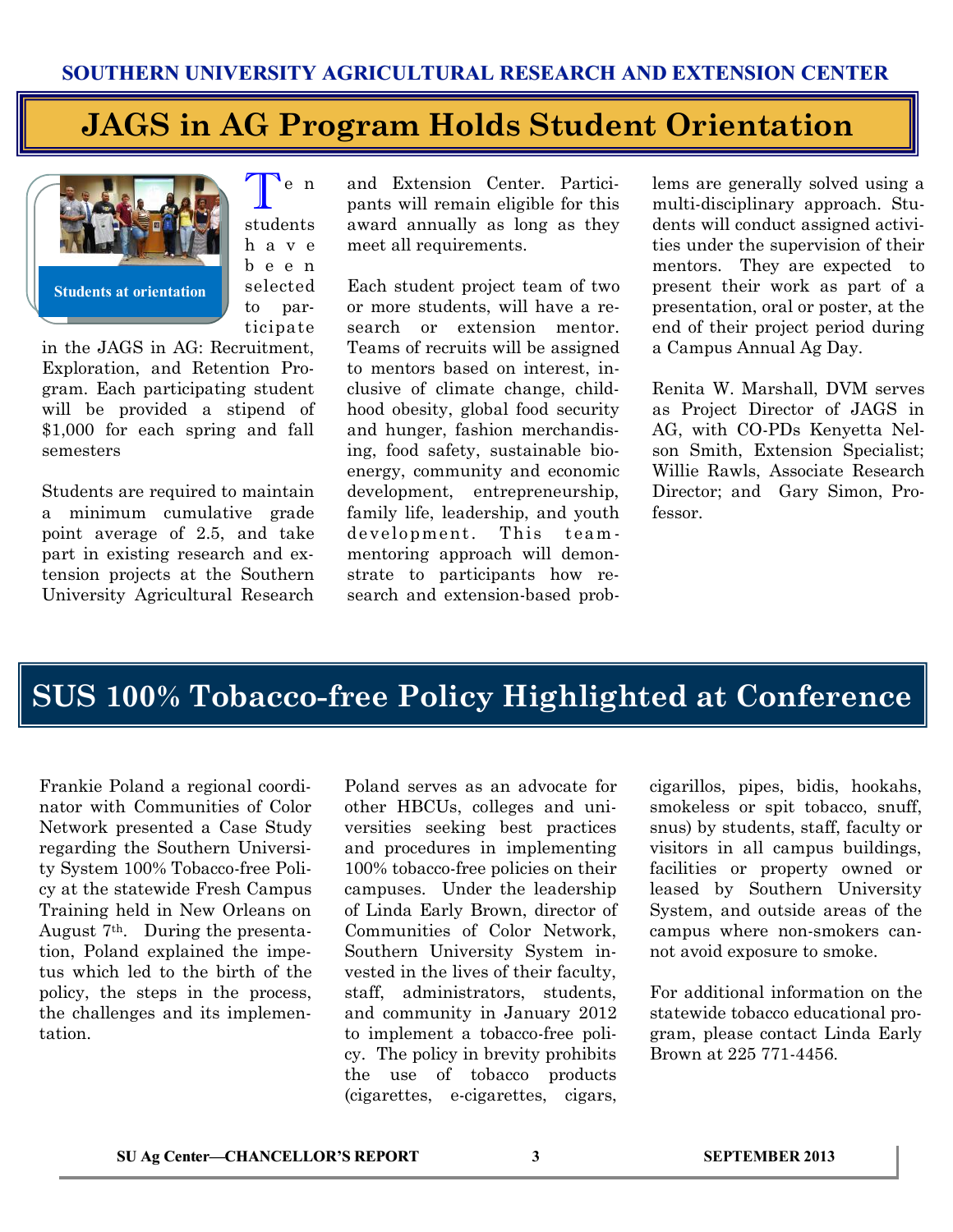## **SU Ag Center Joins Morehouse Black Farmers for Annual Field Day**

Morehouse Black Farmers, in collaboration with the SU Ag Center and LSU AgCenter held their Annual Field Day at Mr. Harper Armstrong's shop on July 19th. To kick off the 2013 Farm Tour, Representative Katrina Jackson and Senator Mike Walsworth addressed the audience of almost 300 people from surrounding areas, and as far as Michigan.

The tour began with a hayride to Mr. Harper Armstrong's 100-acre farm, where participants observed demonstration on irrigating row crops, soybeans, and poultry litter fertilizer, and organic litter application. Armstrong is the 2013 Louisiana Farmer of the Year.

The next stop was at Mr. Antwain Downs' corn plot. Dr. Ronnie Levy of LSU AgCenter explained the production of corn. SU Ag Center's Assistant Area Ag Agent, Mr. Odis Hill worked with the companies that donated the seeds for the project (Monsanto and Terral Seed) to develop this corn plot. Mr. Downs provided the land, equipment, labor, time and other production inputs. In return he will harvest the corn crop and share the yield data of each variety of corn with Monsanto, Terral Seed, and other local farmers.

The last stop of the tour was Mr. Michael Atkins' Beef Cattle Farm where he showcased his "Profits for the Planet" cow and hay operations. Mrs. Christie Monroe, SU Ag Center Livestock Manager, along with Jason Holmes of LSU AgCenter made a presentation on the production of beef cattle and how to keep animals healthy going into the winter months.

The tour culminated at the Morehouse Ag Auditorium for lunch. Prior to serving lunch, there was food tasting contest to see what variety of corn had the best flavor. Mrs. Carolyn Robinson, SU Ag Center Associate Area Agent, East and West Carroll Parishes, supervised this event. Community leaders were chosen to judge the contest. Judges included Clarence Hawkins, former Mayor of Bastrop and now Louisiana Director of Rural Development; Kay King, Morehouse Economic Development Corporation; Harry Reese, Policy Juryman; Howard Loche, City Councilman; and Brian Shoemaker, MPSO Chief of Police. The corn variety "Obsession" came in 1st place.

Also, prior to serving lunch, a group of agriculture pioneers were presented with plaques, including, Mr. Elvadus Fields, A. J. Sabine, Antwain Downs, Dr. Dewayne Goldman and Mr. Harper Armstrong.

"The 2013 Field Day had the largest turn out ever, with more than 300 in attendance, and 25% were youth, the future of our community," Odis Hill said. Also the SU Ag Center showed an overwhelming support by the attendance of Dr. Leodrey Williams, Chancellor; Dr. Adell Brown, Executive Vice Chancellor and Vice Chancellor for Research; Dr. Gina E. Eubanks, Vice Chancellor for Extension; and other faculty and staff all over Louisiana.



Chancellor Williams interacts with LSU student



Vice Chancellor Eubanks addresses audience



Group of Morehouse farmers



Corn tasting contest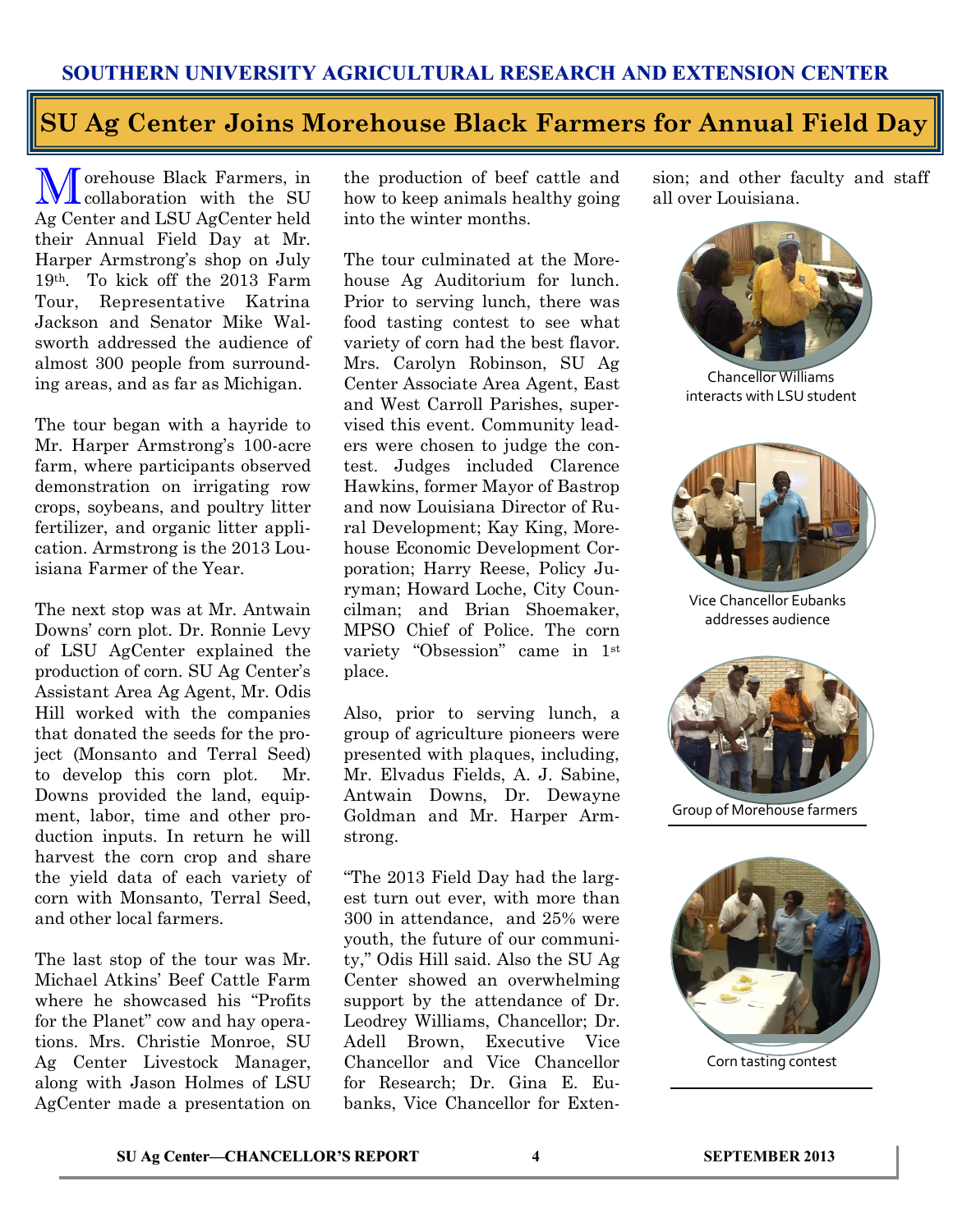### **Dr. Marshall Serves on Food Security Panel**

Renita W. Marshall, DVM and Associate Professor, Animal Science, served on the Food Security Panel at the Farm to Table International Symposium in New Orleans August 2-4**.** Food security is a serious concern for all of us. Recent disasters have made it clear that distributing food is neither easy nor always possible. And it is sometimes impossible to anticipate what may be needed. This panel discussed these issues and how different solutions could be found. The Food Security Panelists were:



**Strain and Marshall at symposium**

Rashida Ferdinand, Founder & Executive Director, Sankofa Community Development Corporation; Mike Kantor, Food Security Advocate, Second Harvest Food Bank; Renita Marshall, DVM, Associate Professor of Animal Science, Southern University Ag Center; Adrienne Rathert Mundorf, Program Manager, Prevention Research Center, Nutrition and Obesity Policy Research and Evaluation Network, Tulane University School of Public Health & Tropical Medicine. Mike Strain, Louisiana Commissioner of Agriculture and Forestry, moderated the panel.

#### **FACULTY AND STAFF ACCOMPLISHMENTS AND ACTIVITIES**

**Christie Gremillion Monroe,** Livestock Show Manager and Assistant Specialist, Animal Science, participated in Beef 706 training, hosted by Texas A&M System and Texas Beef Checkoff, September 13- 14. This class is designed for producers, researchers and extension personnel to understand the beef industry from a consumer's point of view. Beef 706 is a Texas Beef Checkoff funded program targeted to cattle and beef producers. Participants learned about beef quality and safety issues and how they affect their operations. By attending Beef 706, Monroe had a unique oppor-

tunity to see and experience the quality challenges facing the beef industry. Other information shared included factors affecting beef's palatability and ways to help participants utilize their herd's genetics, feedyard performance, and carcass characteristics. In addition, trainees worked in groups with five other Texas beef producers to fabricate a carcass with the help of a cutting instructor.

"Overall it was a very successful workshop and I look forward to using this information to assist producers around the state," Monroe said.



**Monroe fabricating meat**



**Gray group fabricating meat**